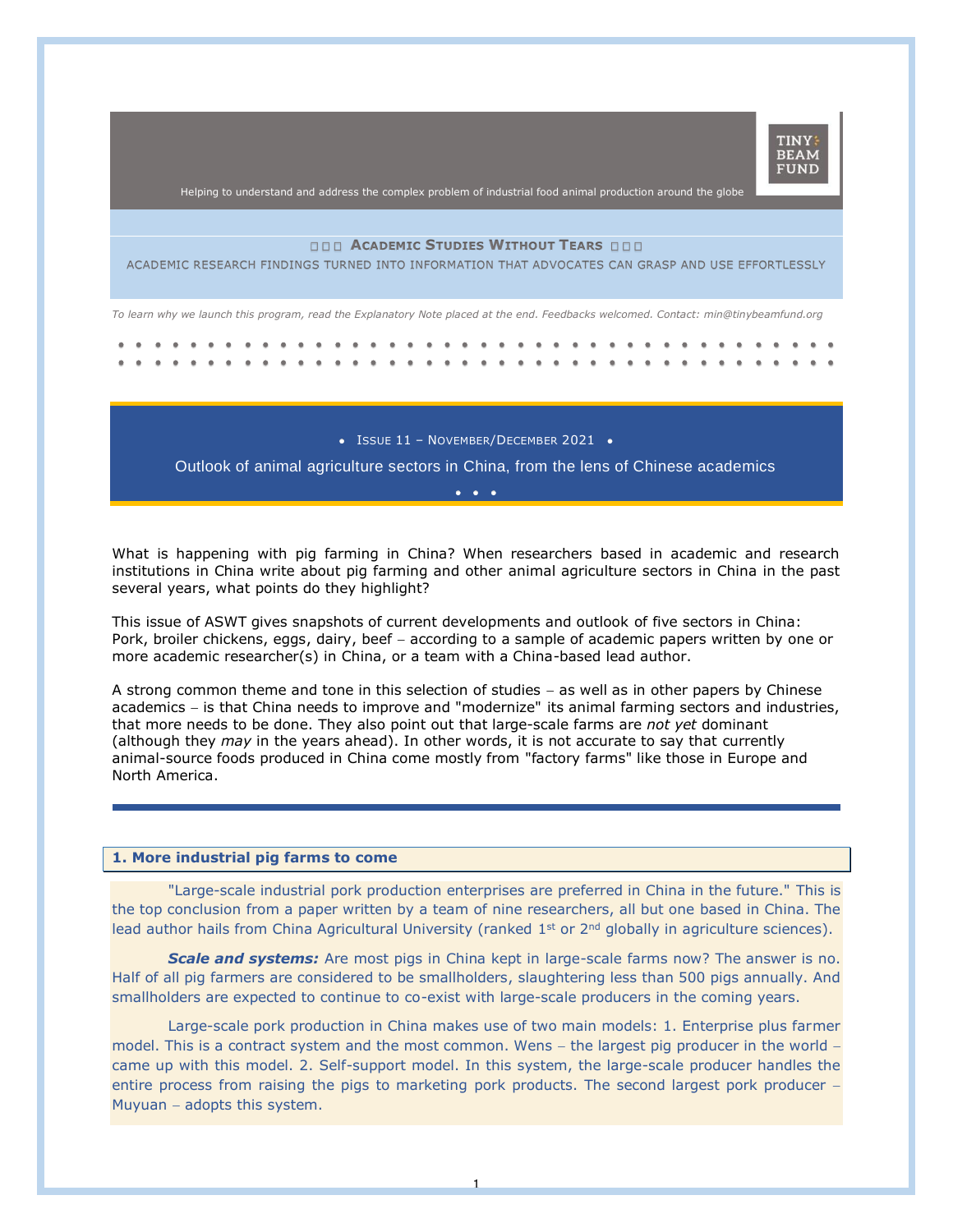Lately the government has been encouraging pork production cooperatives, and there is a rapid growth of cooperatives as a third model. China has numerous agricultural cooperatives, owned by farmers or investors, and aimed at building communities and improving their economic development.

*Challenges:* 1. Greenhouse gas emissions from pig farms and not using renewable energy. 2. Manure management. 3. A "relative shortage of domestically produced feed", and "the low utilization efficiency of feed ingredients", with the average number of piglets born per sow per year below that of U.S and Europe. 4. Antibiotics and metal residues from feed. 5. Infectious diseases – notably African Swine Fever − and sow reproductive diseases. 6. Unstable pork prices.

*To address challenges:* 1. Feed adjustments to avoid greenhouse gas emissions. 2. Increase manure recycling. 3. Integrate pig and crop production to help with waste management. 4. Improve feed utilization and develop precise feeding or "nutrition precision". 5. Low-protein diets. 6. Find alternatives to antibiotics and metal (e.g. Chinese herbal extracts). 7. Control diseases and pathogens (e.g. via vaccines). 8. Strengthen training of small-scale producers. 9. Market intervention to "stabilize pork production and reduce pork price fluctuations".



Fig. 6 Schemes of two main organization models of large-scale modern pork production systems in China, namely the enterprise plus farmer model and the self-support model.



Fig. 4 Changes inpig producer scales in China from 2007–2018 (data sourced from Ministry of Agriculture and Rural Affairs of China).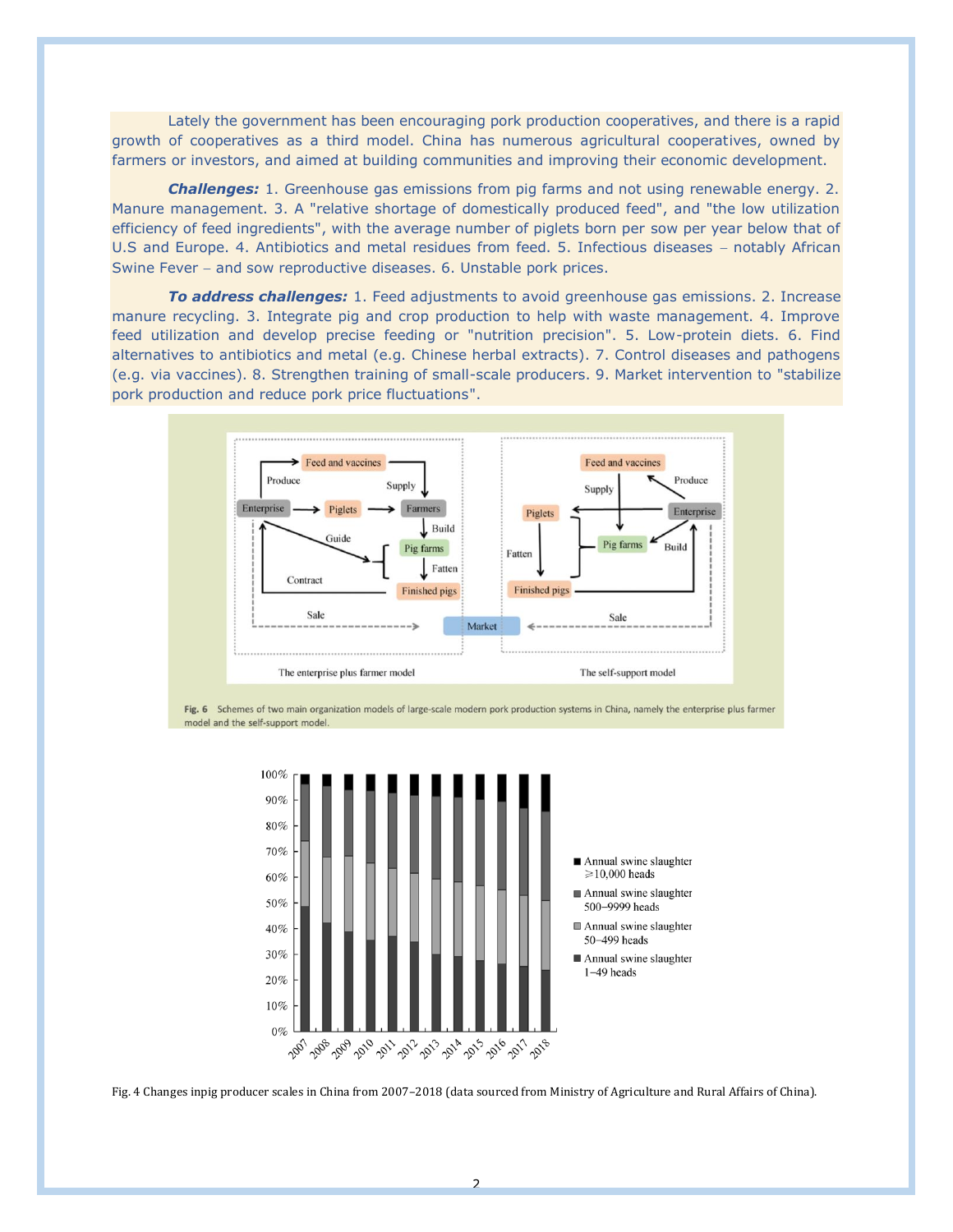| Rank                    | Producer                                       | Country       | Sows owned in 2020<br>(1000 head) |
|-------------------------|------------------------------------------------|---------------|-----------------------------------|
| $\mathbf{1}$            | Wens                                           | China         | 1300                              |
| $\overline{c}$          | Muyuan                                         | China         | 1283                              |
| $\overline{\mathbf{3}}$ | Smithfield Foods                               | <b>USA</b>    | 1241                              |
| $\overline{\bf 4}$      | <b>CP</b> Foods                                | China         | 1150                              |
| 5                       | New Hope Group                                 | China         | 500                               |
| 6                       | Zhengbang Group                                | China         | 500                               |
| $\overline{7}$          | <b>Triumph Foods</b>                           | <b>USA</b>    | 492                               |
| 8                       | <b>BRF</b>                                     | <b>Brazil</b> | 389                               |
| 9                       | <b>Pipestone Veterinary</b><br><b>Services</b> | <b>USA</b>    | 385                               |
| 10                      | Seaboard Foods                                 | <b>USA</b>    | 345                               |
| 11                      | <b>COFCO Group</b>                             | China         | 250                               |
| 12                      | Cooperal                                       | France        | 245                               |
| 13                      | <b>Iowa Select Farms</b>                       | <b>USA</b>    | 243                               |
| 14                      | Seara Foods                                    | <b>Brazil</b> | 213                               |
| 15                      | Vall Company Group                             | Spain         | 213                               |

Table 1 Top 15 global mega pork producers in 2020 (data sourced from the National Hog Farmer<sup>[19]</sup>)

A bit more info:

- "Large-scale factory pork production emerged after the reform and opening-up from the 1980s. Some pork producers in Guangdong Province started Sino-international joint venture companies, imported a complete set of equipment and technology from Europe and the USA, and initiated industrial pork production systems. With the implementation of the Urban Food Bases and the Vegetable Basket Project in the late 1980s, large-scale factory pork production systems were established in many cities and the development of the pork production sector was rapid. In 1997, national pork production reached 36 Mt, an increase of 58% compared to 1990, and the per capita consumption of pork reached 29 kg, which surpassed that in the USA."
- "In 2015, with the implementation of the new national environmental protection policy, the pork sector was placed under unprecedented restrictions. Many small and medium- sized producers left the sector and large-scale breeding enterprises expanded significantly. By the end of 2017, the percentage of producers able to produce > 500 swine annually exceeded 45%. The contribution of the top 10 mega pork producers accounted for 7.4% of production in 2017, whereas this proportion was 40% in the USA at that time. . . . The spread of African swine fever during 2018–2019 further impacted the structure of the pork production sector, with many small producers leaving the industry."

Zhang, Shuai, Xin Wu, Dandan Han, Yong Hou, Jianzhuang Tan, Sung Woo Kim, Defa Li, Yulong Yin, and Junjun Wang. "Pork Production Systems in China: A Review of Their Development, Challenges and Prospects in Green Production." *Frontiers of Agricultural Science and Engineering* 8, no. 1 (March 15, 2021): 15–24. doi: 10.15302/J-FASE-2020377.

Lead author affiliation: College of Animal Science and Technology, China Agricultural University.

• • •

**2. Broiler chickens sector needs improvement along the entire supply chain, from immunization, farmers' scientific knowledge, to animal welfare**

# *Need to upgrade broiler supply chain to improve export: (a)*

In just four decades, the white-feathered broiler sector in China has risen to become one of the world's top three largest producers of chicken meat, along with the U.S. and Brazil. It is the second largest animal farming sector in China after the pig industry.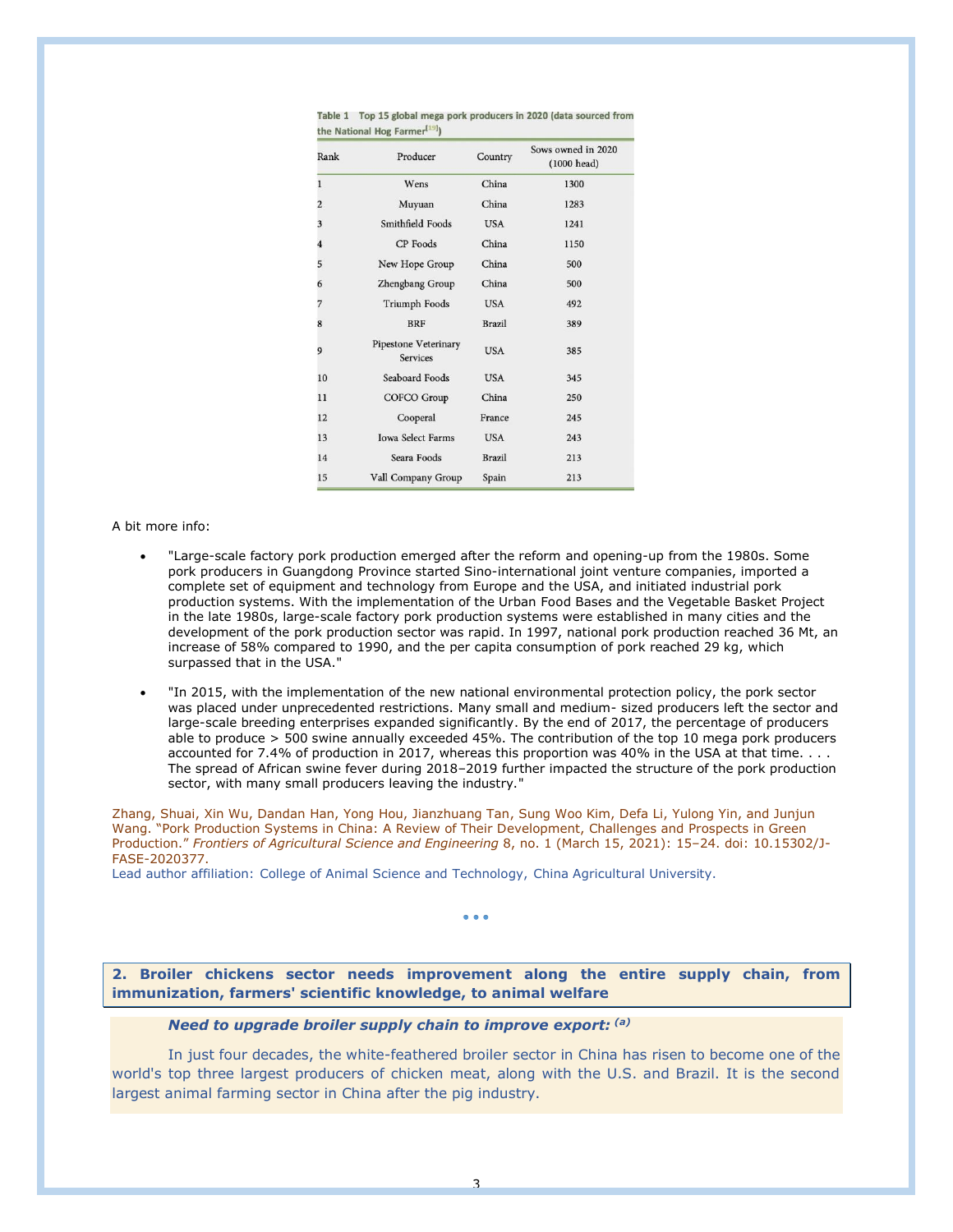But in a study on the role of chicken exports and production in the economic growth of China, U.S., and Brazil, China is found to be lagging behind the other two countries in terms of "export quantity, export value, export varieties, and export countries and regions."

The authors of the study attribute this relative underperformance to China using less "science and technology", and to the fact that there are "loads of small and medium enterprises and broiler farms, where production modes are rather raw and management levels are low, resulting in a low value of output per unit of labor."

They recommend an upgrade to the entire supply chain.

## *The newest caged system has the lowest animal welfare: (b)*

Of the three white-feathered broiler production systems in China − net floor system (NFS), normal cage system (NCS), high standard cage system (HCS) which is the newest system − NFS has the highest welfare score, and HCS the lowest. (Welfare is mainly considered in terms of "broiler type, length of the dark period, outdoor access, and stocking density".) For production cost, profit, and efficiency: HCS has the highest cost and profit; NFS has the lowest.

In view of the low welfare in HCS, the authors suggest a "win-win situation for poultry welfare and production" by "making full use of available technology to improve the environment, such as lighting and cage furnishing". They also suggest that the Chinese government subsidize "animal welfare products to compensate for the increase in market prices and strengthen the control of the label system".

# *Small-scale broiler producers do not benefit from becoming contract farmers to large producers: (c)*

If they have a choice of alternatives such as specializing in organic and free-range chickens, it is more profitable for small-scale farmers to do so as they will have better comparative advantages.

### *Challenges to broiler sector, and measures to address them: (d)*

1. Immunization work is not in place. Epidemic prevention and control should be taken seriously. This includes developing systems to monitor diseases and control strictly the entire immunization process (e.g. disinfect farms regularly; do not use expired or irregular vaccines; prevent "idlers" from coming in and out of farms).

2. The continual expansion of the broiler chicken industry has increased the difficulty in controlling the environment for raising chickens, leading to diseases and deaths of chickens. The standard of chicken breeding and rearing should be elevated. For example: Large-scale producers of native chickens should adopt regional models (e.g. choose areas with greater forest coverage). Housing should be selected to ensure that each chicken has a living space that meets its needs, with good ventilation, temperature and humidity control. And feed should be improved and chosen scientifically.

3. Most chicken farmers and related personnel lack knowledge of scientific methods and professional certifications. They still adhere to traditional practices and concepts. Professional knowledge and quality of producers should be improved, including informing them of market research.

## *Developments in 2020-21: (e)*

The broiler sector was affected by both African Swine Fever (ASF) and Covid-19. Restrictions to movements and road closures impacted broiler breeding and transportation. Market price for broilers hit record high with consumers using chickens meat as a substitute for pork when the latter's price rose sharply due to ASF. With the gradual recovery of the pig industry, the price of broilers dropped back.

More info from Publication (a):

• "China's chicken products are labor-intensive, and chicken breeding is basically small-scale raising, which is the mainstream development mode. In 2012, there were 24,387,555 broiler farms (or households),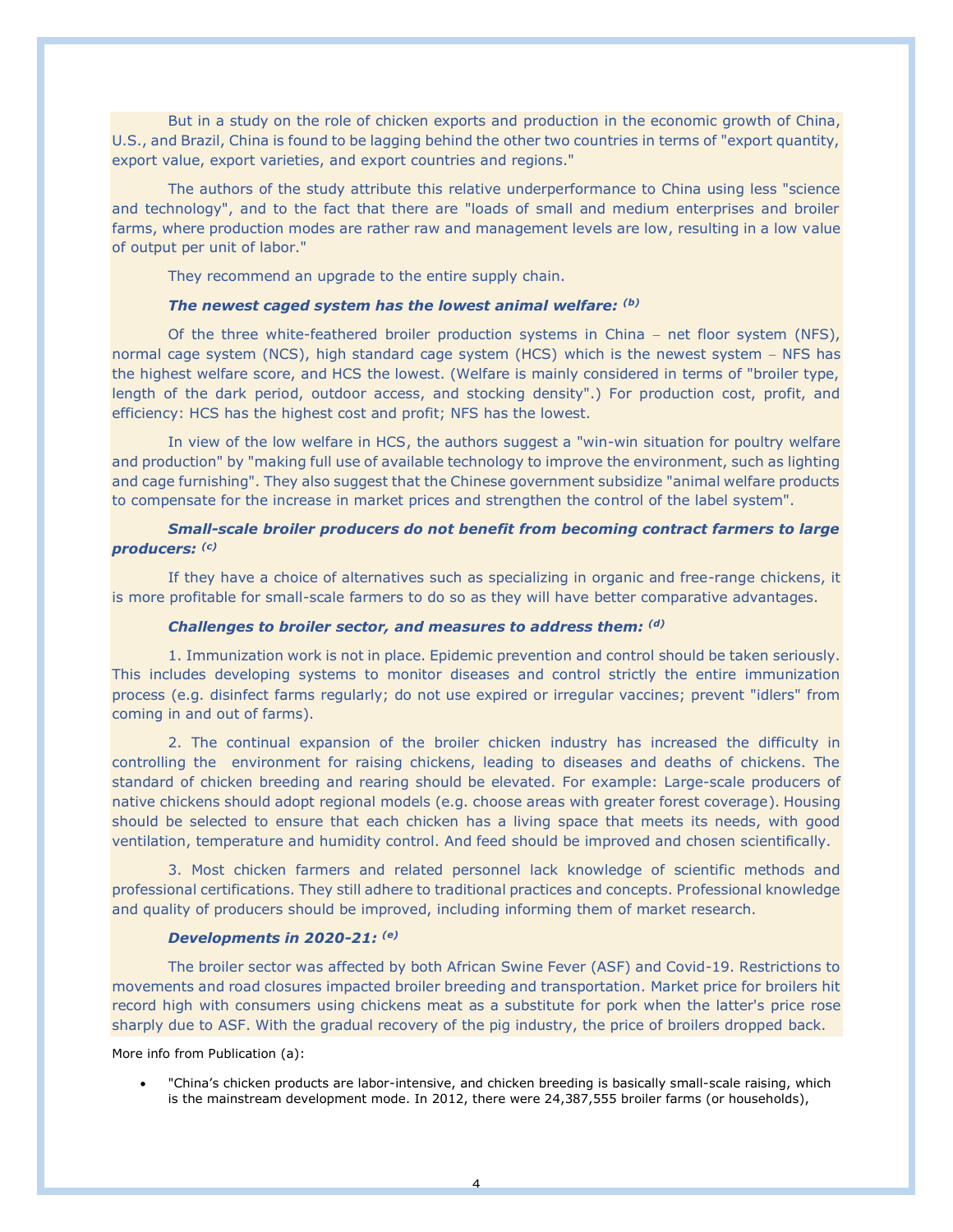whose annual slaughter number were under 2000, accounting for 98% of the total farms (or households). However, there were 180,262 broiler farms (or households), whose slaughter number was more than 10,000, which only accounted for 7.25% of the total farms (or households)."

- "China's exported varieties of chicken products are relatively single, including cooked chicken and conditioning products out of chicken mainly, with frozen chicken and iced fresh chicken as supplements. Chicken legs and breasts account for larger proportions in raw chicken meat exports. . . . The United States' exports of chicken products include broiler chicken, turkey, fresh eggs, and so on. Among them, chicken claws are mainly exported to China. . . . Brazil's exports of chicken products are diverse, including whole chicken, deep processing products out of chicken, bacon, and sausages. . . . China's chicken products are mostly exported to East Asian countries and regions. . . . The United States mainly exports chicken products to Mexico, Canada, China, Russia, Angola, and other countries and regions. . . . In 2014, excluding export markets containing sausages, Brazil exported 1370 thousand tons of chicken products to the Middle East, as well as Asian, African, European, and American regions. . . ."
- "In summary, we believe that in order to improve the quality of Chinese chicken products, more efforts should be made to change and upgrade the whole supply chain. To be more specific, first, policymakers should place greater emphasis on optimizing the mode of the breed, high efficiency, and less pollution. Therefore, strict control of high stocking density and small-scale farms and households is crucial. Second, education and sanitary conditions are often neglected. . . . Third, investments should be utilized to foster the new industry support and improve participation in large-scale and international chicken products enterprises. Fourth, it is urgent that a number of well-known chicken products brands are supported and established. . . . Fifth, production for exports should be carefully inspected and examined by carrying out scientific and technological innovation in order to protect our reputation. Last but not least, we should protect our legitimate rights and interests and take some measures to deal with discriminatory quarantine measures applied on us by some importing countries."



Figure 1. Productions of chicken products of China, the United States, and Brazil 1980–2016.



Figure 2. Export quantities of chicken products of China, the United States and Brazil: 1980–2016.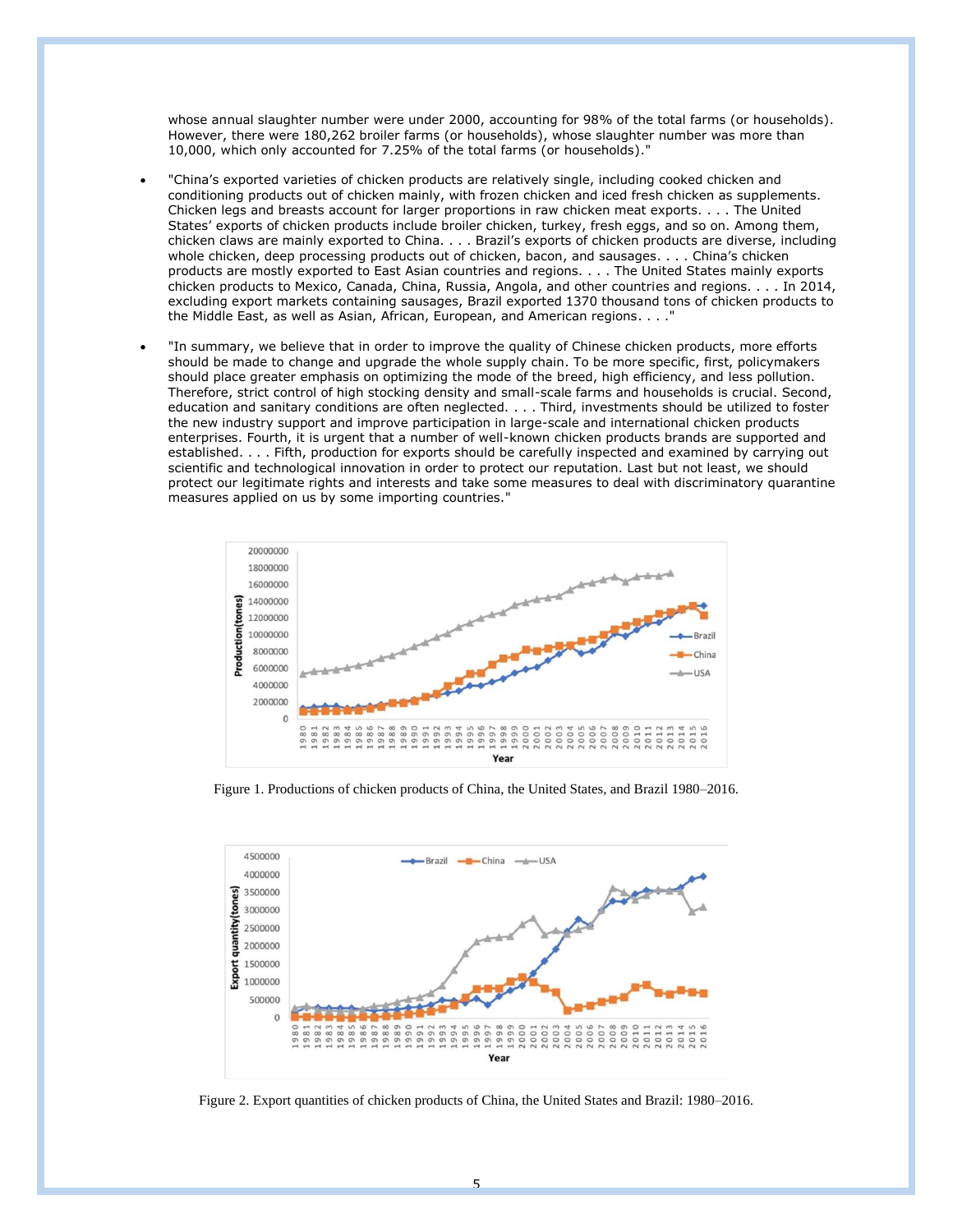

Figure 3. Export value of chicken products of China, the United States, and Brazil: 1980–2016.

(a): Wen, Xiaowei, Lin Li, Sangluo Sun, Qinying He, and Fu-Sheng Tsai. "The Contribution of Chicken Products' Export to Economic Growth: Evidence from China, the United States, and Brazil." *Sustainability* 11, no. 19 (September 25, 2019): 5253. doi: 10.3390/su11195253.

Lead author affiliation: College of Economics and Management, South China Agricultural University.

(b): Chen, Qichang, Helmut W. Saatkamp, Jan Cortenbach, and Weidong Jin. "Comparison of Chinese Broiler Production Systems in Economic Performance and Animal Welfare." *Animals* 10, no. 3 (March 15, 2020): 491. doi: 10.3390/ani10030491.

Lead author affiliation: Department of Agriculture Economic and Management, Shenyang Agriculture University.

(c): Huang, Ze-ying, Ying Xu, Di Zeng, Chen Wang, and Ji-min Wang. "One Size Fits All? Contract Farming among Broiler Producers in China." *Journal of Integrative Agriculture* 17, no. 2 (2018): 473–482. doi: 10.1016/S2095- 3119(17)61752-0**.**

Lead author affiliation: Institute of Agricultural Economics and Development, Chinese Academy of Agricultural Sciences.

(d): 张新平, "我国养鸡业存在的问题及解决对策. "*畜牧兽医科技信息*. [Zhang Xinping. "Problems in China's chicken industry and measures to solve them." *Animal husbandry and veterinary medicine information*] 2020 (10), pg.167. Author affiliation: Shandong Province, Xintai City animal husbandry and veterinary medicine center.

(e): 王佳 张博 陈凯 马丽芳 陈伟, "双重疫情形势下中国养鸡业的发展. " *现代商贸工业*. [Wang Jia, Zhang Bo, Ma Lifang, Zhen Wei, "The development of China's chicken industry under dual epidemic situation." *Modern trade industry*] 2020 (24), pg.16.

• • •

Lead author affiliation: School of Geography, Shanxi Normal University.

**3. Egg industry strives to standardize and modernize, but faces challenges** 

The world's #1 egg producer: "The implementation of the Reform and Opening-up Policy since 1978 is the key factor boosting Chinese egg production in every aspect including capital investment, technology advancement, business model and purchasing power." 1979–1990 saw fast development. 1991–2000 was an "explosive development period". Development has been "steady" since 2001. In 2019 China produced over 40% of the world's eggs totalling 33 Mt. − a 12-fold increase from 1978.

## *Diversity is the chief characteristic of China's egg production:*

*1. Genetic diversity:* "The Chinese government and industry have placed great importance on genetic diversity in egg production. Basically, there are three ways to achieve this goal: genetic improvement of indigenous breeds, importation of commercial hybrid layers from other countries, and development of new domestic hybrids."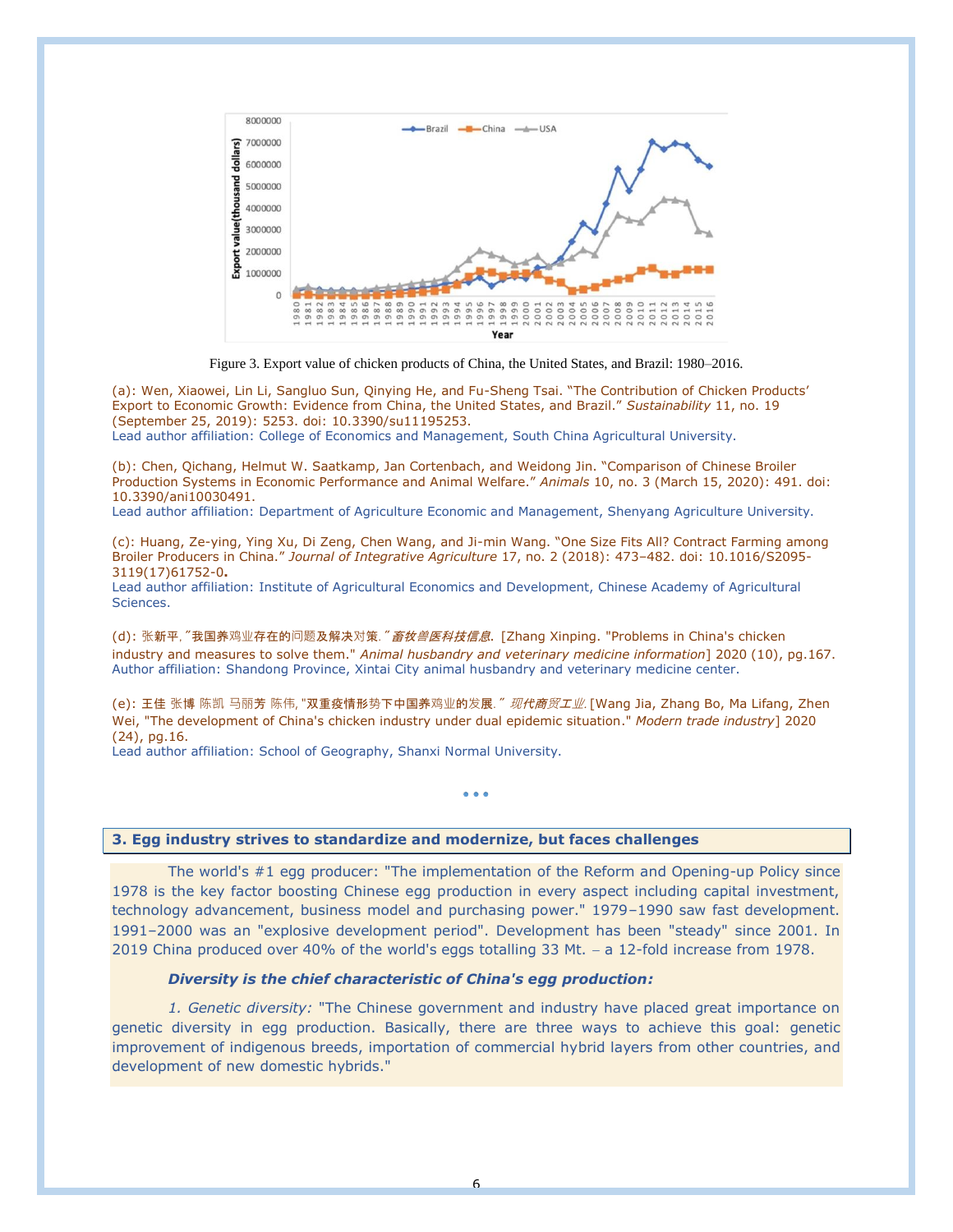*2. Product diversity:* The kinds of eggs marketed in China are more diversified than in any other country. This is because over 95% of eggs sold in China are for direct consumption as table eggs, and consumers care a lot about egg size and color of the eggshell (e.g. brown, pink, white, blue). In addition, there are processed egg products (e.g. century eggs, stew eggs, and other traditional products, liquid egg, frozen egg, extractions from egg white and yolk used for medicinal purposes).

*3. Production system diversity:* A number of different systems are used, from small village farms to "modern integrated intensive operations in which large companies control all aspects of the production and marketing chain".

**Size and scale:** Farms can be classified according to "back yard (<2000 hens), small family farm (2000–4999 and 5000–9999 hens), specialized layer farm (10,000–49,999 and 50,000–100,000 hens) and large layer farm (>100,000 hens)". Since 2012 "there has been an unprecedented development of large industrialized egg corporations", and an increase in the average size of farms. The number of small family farm has dwindled. But most hens are still raised in small to mid-sized farms.

| Poultry farm scale and egg production in China<br>Table 2 |        |       |             |       |                |  |  |  |  |  |
|-----------------------------------------------------------|--------|-------|-------------|-------|----------------|--|--|--|--|--|
|                                                           |        | Farms | Hens housed |       |                |  |  |  |  |  |
| Scale (hens per farm)                                     | Number | %     | Number      | %     | Cumulative (%) |  |  |  |  |  |
| < 2000                                                    | 2814   | 14.9  | 3,590,500   | 3.5   | 3.5            |  |  |  |  |  |
| 2000-4999                                                 | 9386   | 49.6  | 28,075,000  | 27.4  | 31.0           |  |  |  |  |  |
| 5000-9999                                                 | 4311   | 22.8  | 26,530,000  | 25.9  | 56.9           |  |  |  |  |  |
| 10,000 - 49,999                                           | 2285   | 12.1  | 35,711,000  | 34.9  | 91.8           |  |  |  |  |  |
| 50,000-99,999                                             | 92     | 0.5   | 5,805,300   | 5.7   | 97.5           |  |  |  |  |  |
| >100,000                                                  | 21     | 0.1   | 2,570,000   | 2.5   | 100.0          |  |  |  |  |  |
| Total                                                     | 18,909 | 100.0 | 102,282,000 | 100.0 |                |  |  |  |  |  |

Data adapted from Yang N, Qin F, Xu GY, ZhaoYF, Xue L, Zhou XY. Survey on the current development of layer farming in China. *China Poultry*, 2014, 36(7): 2–9 (in Chinese).

**Housing:** Semi-open housing (i.e. a roof plus four walls with windows in north and south sides) is popular in rural areas. Closed housing (i.e. no windows, with "artificial lighting, cooling pads and ducted mechanical ventilation") is now widely used "as modern intensive farming increases". Open housing with only a roof is no longer used because of biosecurity and environmental concerns.

*Manure management:* Most manures are composted and fermented to be used as organic fertilizer for fruits and vegetables. There are government rules to control the spread of manure odor.

**Future development:** "Standardizing and modernizing the egg industry has been widely accepted as a key trend in China. A strategy focusing on upgrading family farms and promoting largescale automated farms has been suggested and implemented as a direction for future development. The Chinese Ministry of Agriculture and Rural Affairs has provided government guidelines and related policy to advance the ambitious transition."

*Challenges:* This transition is easier said than done, and the sector will grow at a slower pace than in the past. "There is still a long way to go in modernizing egg production in China." Challenges include: 1. The diversified structure of the egg sector. 2. Over-production in certain years. 3. Biosecurity and diseases issues. 4. Manure management issues. 5. Consumer food safety concerns. 6. Need large investments and improvements in management and technology.

*To address challenges***:** "State Council has issued a Regulation on Pollution Prevention of Large-scale Livestock Production". Central government has announced emergency plans and regulations to control outbreaks of major infectious animal diseases. "The egg industry has implemented stricter rules to control the entire production chain to address food safety concerns of consumers. Branding of eggs is also used widely to ensure the traceability of fresh eggs and egg products by commercial companies and corporate farmers."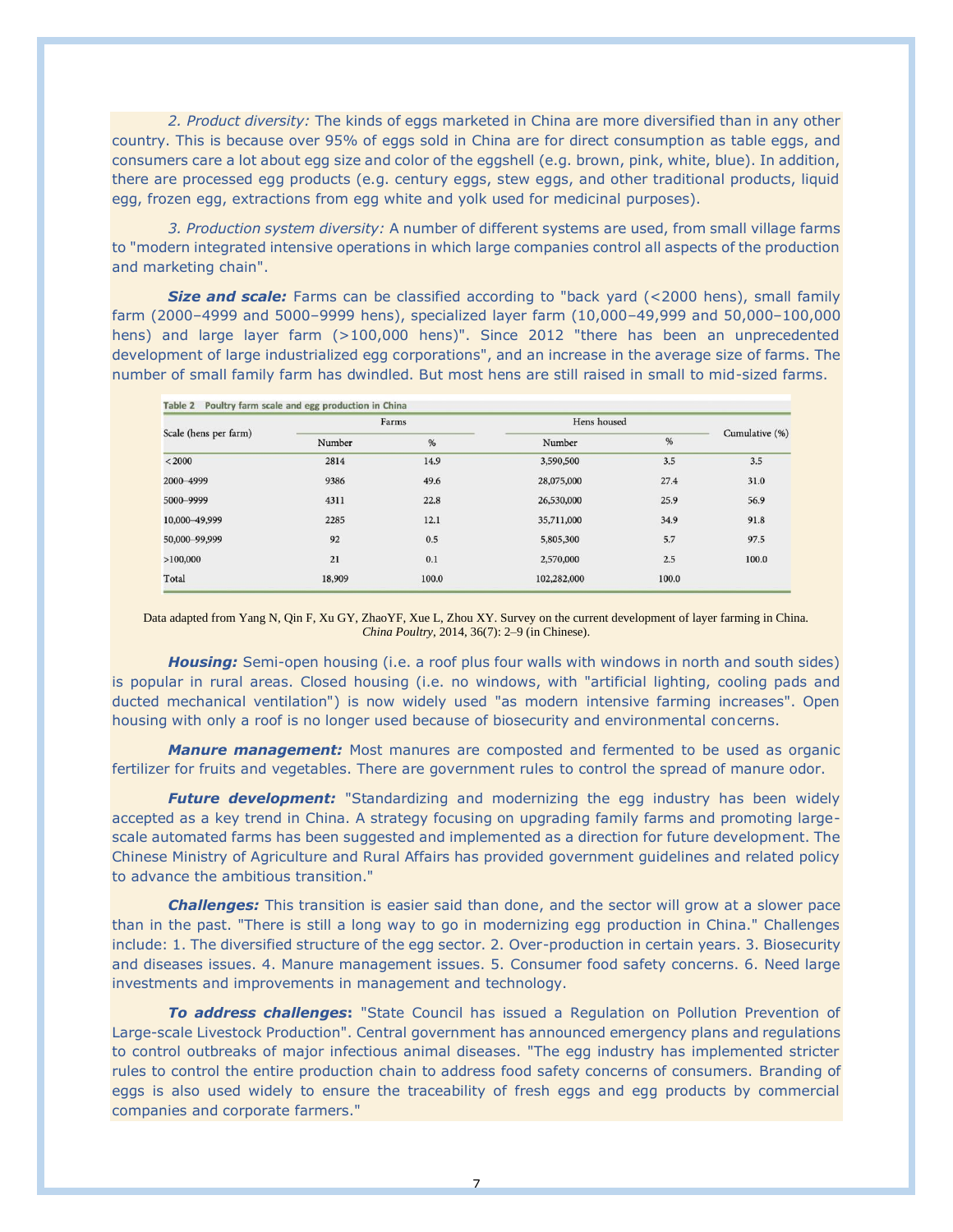Some more info:

- "Food demand is actually the main driving force for the increase in egg production. . . . Average egg consumption per capita is now around 18 kg per year in China, which is more than the average level in developed countries. Hence, over the past 40 years China has had a much faster growth pattern of egg production than that in the USA or European countries. The government has played active roles in this process mainly in two aspects: one is to encourage the establishment of standard layer farms and the other is to promote elite breeding chickens with high performance. Along with the increase in egg production, environmental regulations are more stringent. Many policies have been carried out to control pollution from layer production, organic fertilizer production from chicken manure, and the disposal of sick and dead laying hens."
- "One can find diversified production systems coexisting in most parts of the country, from hundreds of caged laying hens in simple shelters in the same yard where farmers live, to modern farms practicing industrial- type production with millions of layers. In 2010, the Chinese Ministry of Agriculture started a nationwide project to promote the standardization and expansion of layer farms, with substantial impacts on the production structure of the egg industry. As a result of the joint efforts of the industry, the market and the government, a number of large egg production corporations have developed recently, such as Beijing DQY, Beijing CP, Hubei Shengdan and Sichuan Shendile."
- Compared to floor rearing the cage system has been widely adopted by the Chinese egg industry for more than 30 years due to greater management and sanitation control, higher utilization of available space and lower labor requirement. Stair cages are a major housing system on most farms (>85%). The use of vertical cages with manure belt has increased recently for automatic collection of manure and higher stocking density. . . . Currently, furnished cages have been advocated and adopted in many countries, especially in the European Union and the United States. Animal welfare is generally given lower priority in China but there has been some pioneering research exploring the implementation of new welfare systems for egg production. *[underlining added by Tiny Beam Fund]*
- "Egg producers in China are mainly located in the northern and central regions of the country where most grain is produced and the climate is more suitable for chicken production. Table eggs are transported across the country along the rapidly developing highway network. In recent years, however, egg production has tended to spread nationwide in order to market fresh eggs locally and reduce transportation costs. . . . It should be noted that the top egg production regions are also the top producers of corn, the main ingredient of poultry feed."

Yang, Ning. "Egg Production in China: Current Status and Outlook." *Frontiers of Agricultural Science and Engineering* 8, no. 1 (March 15, 2021): 25–34. doi: 10.15302/J-FASE-2020363. Author affiiiation: College of Animal Science and Technology, China Agricultural University.

#### **4. Dairy sector needs to improve its economic, environmental, and food safety performance**

• • •

The dairy industry and milk production in China has slowed down since 2015 after rapid growth for about a dozen years.

**Size and scale:** Large-scale farms with more than 1,000 cows have been expanding and promoted by the government, especially after 2008 (when melamine was found in infant powdered milk) so that the government can better monitor raw milk from small farms and increase milk safety.

From Publication (a):

|                                                                            | 2003   | 2006    | 2009    | 2012    | 2015    | 2018    | % Change<br>$(2003 - 2018)$ |
|----------------------------------------------------------------------------|--------|---------|---------|---------|---------|---------|-----------------------------|
| Milk yield (10,000 tons)                                                   | 723.49 | 1459.58 | 1935.12 | 2545.19 | 2782.53 | 3132.82 | 333.02                      |
| Proportion of dairy farm<br>output value to husbandry<br>farm output value | 3.53%  | 4.38%   | 5.04%   | 4.91%   | 5.27%   | 4.48%   | 26.91                       |
| Number of large-scale<br>dairy farms                                       | 3667   | 6040    | 10.144  | 12,313  | 15,379  | 8812    | 140.31                      |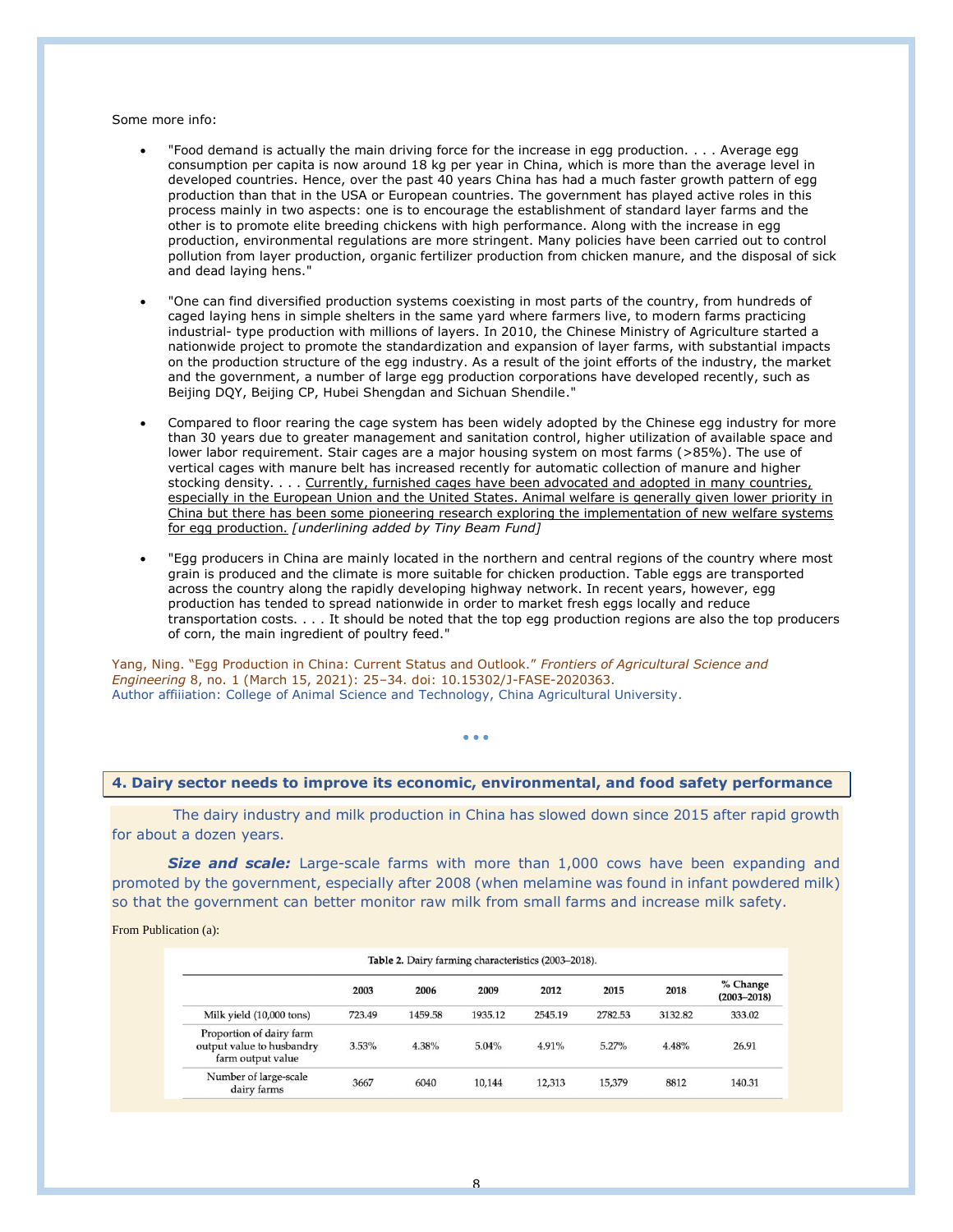But smallholder farms with less than 100 cows still make up a sizable portion of the dairy sector.

From Publication (b):



Fig. 1 The proportion of cow breeding stock by dairy farming size in China. Source: China Dairy Statistical Summary (MARA 2018).

The three main types of dairy farms are: 1. Traditional family backyard. 2. Centralized farming community with milk collection stations for backyard farmers. 3. Large-scale dairy operations.

*Challenges:* 1. Environmental and ecological concerns top the list of challenges. "The rapid development of dairy farming has caused significant environmental problems, including massive accumulation of feces and emissions of wastewater. If these issues are not promptly addressed, they will have a devastating effect on the future development of dairy farming." (a) 2. Ensuring milk safety is also a top priority. 3. High cost of production, and the import of a significant amount of dairy products (especially milk powder) which consumers like better than domestic products have combined to make the price of domestic milk non-competitive. 4. Dairy production is currently concentrated in the country's north and west. But in large portions of these places the yield per cow is very low.

# *To address challenges:*

"Improving market competitiveness while ensuring economic and environmental sustainability are key to the future prospects for China's milk industry."<sup>(c)</sup> Evidence has shown that reducing the size of farms is better for the environment. But backyard dairy farmers adopt less milk safety practices than larger farms. This dilemma "has triggered a debate about the size of dairy farms"<sup>(c)</sup>.

Consider practical steps and measures such as: 1. Optimize the siting of dairy farms in accordance with each region's comparative advantages and local conditions (e.g. temperature, corn yield). 2. Promote milk safety practices while reducing compliance cost, especially for smallholders. 3. Expand "forage resources production for dairy farming such as corn planting, soybean planting and green fodder planting"<sup>(d)</sup>. 4. Improve dairy cow breeds to increase yield per cow. 5. Provide "capital" subsidy and tax incentives"<sup>(d)</sup> to dairy farmers.

Lead author affiliation: School of Economics and Management, Zhejiang Sci-tech University. (d): Yan, Bojie, Yaxing Li, Yanfang Qin, Jingjie Yan, and Wenjiao Shi. "Spatial–Temporal Analysis of the Comparative Advantages of Dairy Farming: Taking 18 Provinces or Municipalities in China as an Example." *Computers and Electronics in Agriculture* 180 (2021): 105846. doi: 10.1016/j.compag.2020.105846. Lead author affiliation: Ocean College, Minjiang University.

<sup>(</sup>a): Li, Ran, and Guixia Qian. "Spatial and Temporal Evolution of Dairy Farming Coordination between Economy and Ecology in China." *Sustainability* 13, no. 22 (January 2021): 12618. doi: 10.3390/su132212618. Lead author affiliation: School of Economics & Management, Inner Mongolia University.

<sup>(</sup>b): Yang, Xin-ran, Kevin Z. Chen, and Xiang-zhi Kong. "Factors Affecting the Adoption of On-Farm Milk Safety Measures in Northern China — An Examination from the Perspective of Farm Size and Production Type." *Journal of Integrative Agriculture* 18, no. 2 (2019): 471–481. doi: 10.1016/S2095-3119(19)62567-0.

Lead author affiliation: Institute of Agricultural Economics and Development, Chinese Academy of Agricultural Sci. (c): Wang, Qianqian, Longbao Wei, and Wenting Wang. "Review: Challenges and Prospects for Milk Production in China after the 2008 Milk Scandal." *Applied Animal Science* 37, no. 2 (2021): 166–175. doi: 10.15232/aas.2020- 02074.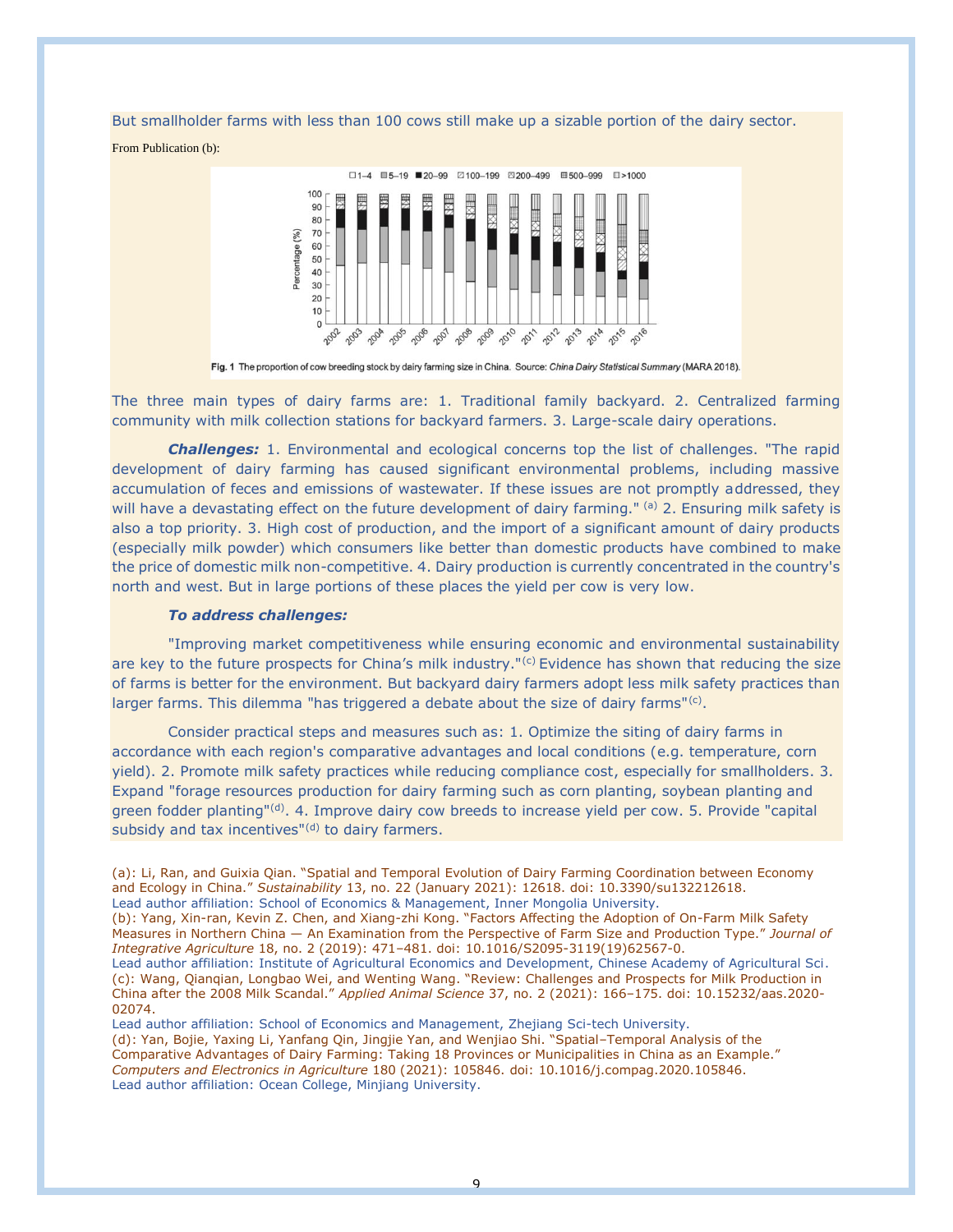### *Supplement: A table from a study by a research team that is not China-based*

| Table 1 Basic information about the dairy industries in China and the United States in 2019 |                  |                          |  |  |  |  |  |  |  |  |
|---------------------------------------------------------------------------------------------|------------------|--------------------------|--|--|--|--|--|--|--|--|
|                                                                                             | China            | <b>The United States</b> |  |  |  |  |  |  |  |  |
| Total milk output (mmt)                                                                     | 32.01            | 99.02                    |  |  |  |  |  |  |  |  |
| Rank in the world based on total milk output                                                | 3rd largest      | The largest              |  |  |  |  |  |  |  |  |
| Average per cow milk production ( $t \, yr^{-1}$ )                                          | $3.00^{1}$       | 10.61                    |  |  |  |  |  |  |  |  |
| Number of dairy farms                                                                       | 6617601)         | 34 187                   |  |  |  |  |  |  |  |  |
| Average herd size (milk cows)                                                               | $16.00^{1}$      | 273                      |  |  |  |  |  |  |  |  |
| Average farmgate milk price (USD kg-1)                                                      | 0.56             | 0.40                     |  |  |  |  |  |  |  |  |
| Average per capita milk consumption ( $kg yr^{-1}$ )                                        | 12.00            | 64.00                    |  |  |  |  |  |  |  |  |
| Average per capita cheese consumption (kg yr <sup>-1</sup> )                                | 0.10             | 18.14                    |  |  |  |  |  |  |  |  |
| Market share of UHT milk (%)                                                                | More than 35%    | Less than 3%             |  |  |  |  |  |  |  |  |
| International trade of dairy products                                                       | Largest importer | 4th largest exporter     |  |  |  |  |  |  |  |  |

and the state of the state of the state of the state of the state of the state of the state of the state of the  $\sim$ 

<sup>1)</sup> For all dairy farms in China in 2018 (PwC Network 2019). Data source: Data in this table are mainly from USDA (2020), Office of Dairy Management (2015–2019), and PwC Network (2019).

About 35%

Less than 1%

Less than 2%

About 15%

Wang, Qingbin, Chang-quan Liu, Yuan-feng Zhao, Anthony Kitsos, Mark Cannella, Shu-kun Wang, and Lei Han. "Impacts of the COVID-19 Pandemic on the Dairy Industry: Lessons from China and the United States and Policy Implications." *Journal of Integrative Agriculture* 19, no. 12 (2020): 2903–2915. doi: 10.1016/S2095- 3119(20)63443-8.

• • •

### **5. Beef production cannot keep up with demand**

Share of dairy imports in total consumption

Share of dairy exports in total production

The growth of China's beef production has been slow or stalled for a number of years.

**Size and scale:** In 2019 China had about 92.5M animals raised for beef (an increase of roughly 3.3M from 2018), and beef production was about 2.9 million tons (an increase of 2.4% from 2018). The beef sector consists mainly of small farms. And slaughtering is mostly done by individuals and small informal operations. Over 50% of all beef producers slaughter less than ten animals each year. There are only about 200 large-scale slaughter and processing firms in the entire country, and they focus on products for mid- and high-end customers. Beef makes up about 8% of China's total meat production.





Figure 1. Annual cattle inventory and cattle slaughter head from 1996 to 2017 in China

*Farming systems and regions:* Both indigenous and industrial cattle breeds are farmed in China. They are concentrated in the Central Plains and the Northeast − regions with intensively-grown crops that can be used as feed. They are also found in lower densities in the Southeast, and in the Northwest where "large cattle herds are distributed over large distances"<sup>(a)</sup>.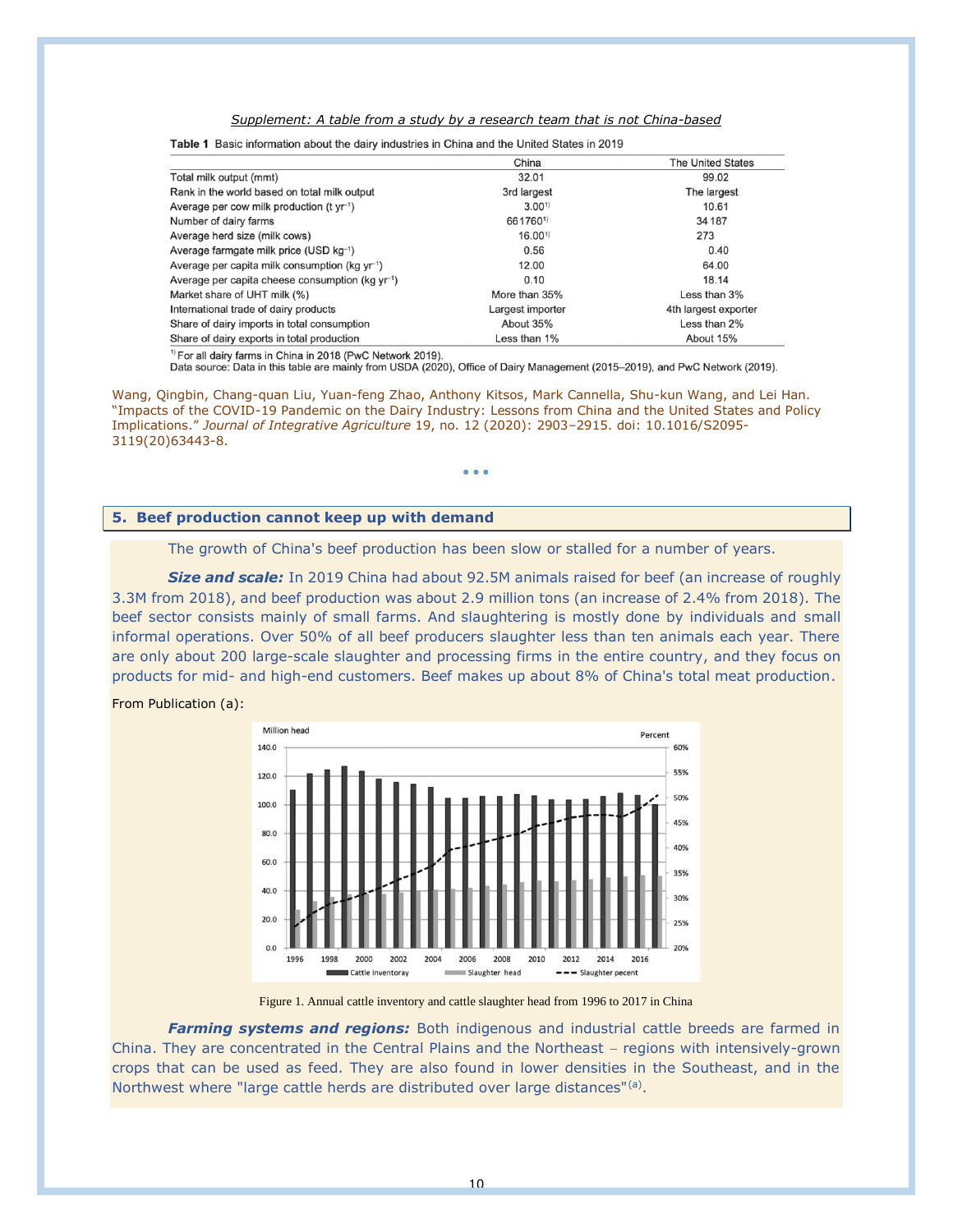The three cattle farming systems mirror these geographic regions: 1. In regions where crops are heavily cultivated, the animals are raised mainly on crop residues and grains. 2. In regions with pastures, farmers provide limited feed and let the animals graze on the grasslands. 3. In regions with both crops and pastures, the animals graze during the day but are confined in the evening with grains and crop residues.

## *Imports:*

*1. Imported beef fills the huge gap between production and demand:* Although the total amount of beef consumed in China is one of the world's largest, per capita consumption is low by average world standard. Pork is by far the most favored meat, but beef consumption is steadily increasing and likely to accelerate. Consumer demand for beef has outstripped the country's beef production capacity for a long time, especially since 2013. To make up the shortfall, beef is imported − mainly from Latin America, also from Australia and New Zealand. "China may become the fastest-growing beef importer in the world."<sup>(a)</sup> About 80% of beef consumption occurs in restaurants and in the form of processed products.

*2. Safety of imports:* Public health and food safety issues are major considerations in the government's beef import policies. "This has benefited those nations that have low disease risk and high standards of animal husbandry and food safety."(a)

*3. Live animals:* These are also imported to improve genetics of local breeds.

*Challenges:* Not only is production lackluster, this slow growth has led to a sharp rise in beef prices in recent years. The sector struggles with: Shrinking inventory; low meat yields; "operating at low efficiency due to various factors including the lack of high-performance breeds optimized for local conditions"(a); huge jumps in the domestic price of corn (which is essential in fattening the animals).

*To improve the sector and increase production:* 1. Strengthen scientific research and innovation (e.g. build high quality breeding system). 2. Industrialize production. 3. Improve yield of each animal and performance of native breeds. 4. Create new breeds that can adapt better to local resources and environments. 5. Upgrade and standardize slaughtering and processing to be in line with international standards. 6. Improve product development and broaden marketing channels.

(a): Li, Xiang Zi, Chang Guo Yan, and Lin Sen Zan. "Current Situation and Future Prospects for Beef Production in China — A Review." *Asian-Australasian Journal of Animal Sciences* 31, no. 7 (July 1, 2018): 984–991. doi: 10.5713/ajas.18.0212.

Affiliation of lead author: Co-Innovation Center of Beef Cattle Science and Industry Technology, Yanbian University. (b): 郑献进 王金明 黄玮, "中国肉牛产业链分析及肉牛企业发展探讨." *中国牛业科学*. [Zheng Xianjin, Wang Jinmin, Huang Wei, "Analysis on Beef Cattle Industry Chain and Exploration of the Development of Beef Cattle Enterprise in China." *China beef industry scientific study]* 2021 (47:2), pg. 50-53, 64. Affiliation of lead author: Beijing Shunxin Xinyuan Institute of Cattle Breeding.

### **EXPLANATORY NOTE:**

- Academic studies are notoriously hard to find, read, and put into practical use by non-academics.
- Super-busy advocates cannot afford to spend a lot of time and effort to dig up, digest, and deploy academic research even though they recognize the value of academic studies in informing and improving their advocacy work.
- *Academic Studies Without Tears* aims to help advocates faced with this dilemma.
- Its target audience are leaders and funders of non-profit advocacy organizations addressing the many negative impacts of industrial animal agriculture in low- and middle-income countries.
- It uses a communication style reminiscent of quiz or news items that makes everything a breeze to read.
- Each issue focuses on a particular topic and includes  $8 10$  academic studies.